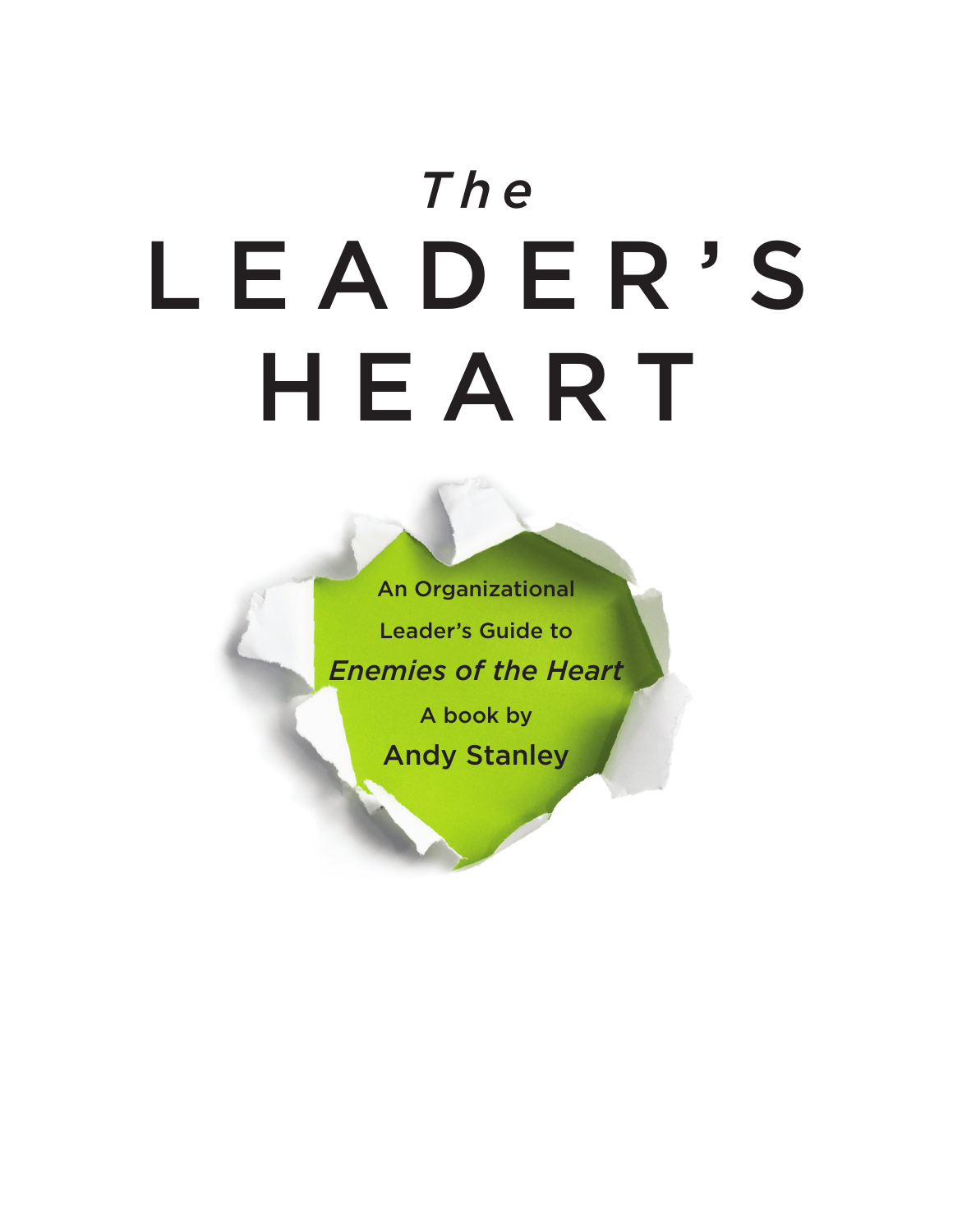THE LEADER'S HEART: AN ORGANIZATIONAL LEADER'S GUIDE TO ENEMIES OF THE HEART, A BOOK BY ANDY STANLEY PUBLISHED BY MULTNOMAH BOOKS 12265 Oracle Boulevard, Suite 200 Colorado Springs, Colorado 80921

Copyright © 2011 by Andy Stanley

All rights reserved. The publisher grants limited permission for duplication and transmission of this publication, including duplication in its entirety for personal use or group reflection, transmission of the PDF via e-mail, and posting of the PDF online. Additional use only by permission of the publisher.

Published in the United States by WaterBrook Multnomah, an imprint of the Crown Publishing Group, a division of Random House Inc., New York. MULTNOMAH and its mountain colophon are registered trademarks of Random House Inc.

The publisher gratefully acknowledges Thomas Womack for his collaboration in developing the content for this leader's guide.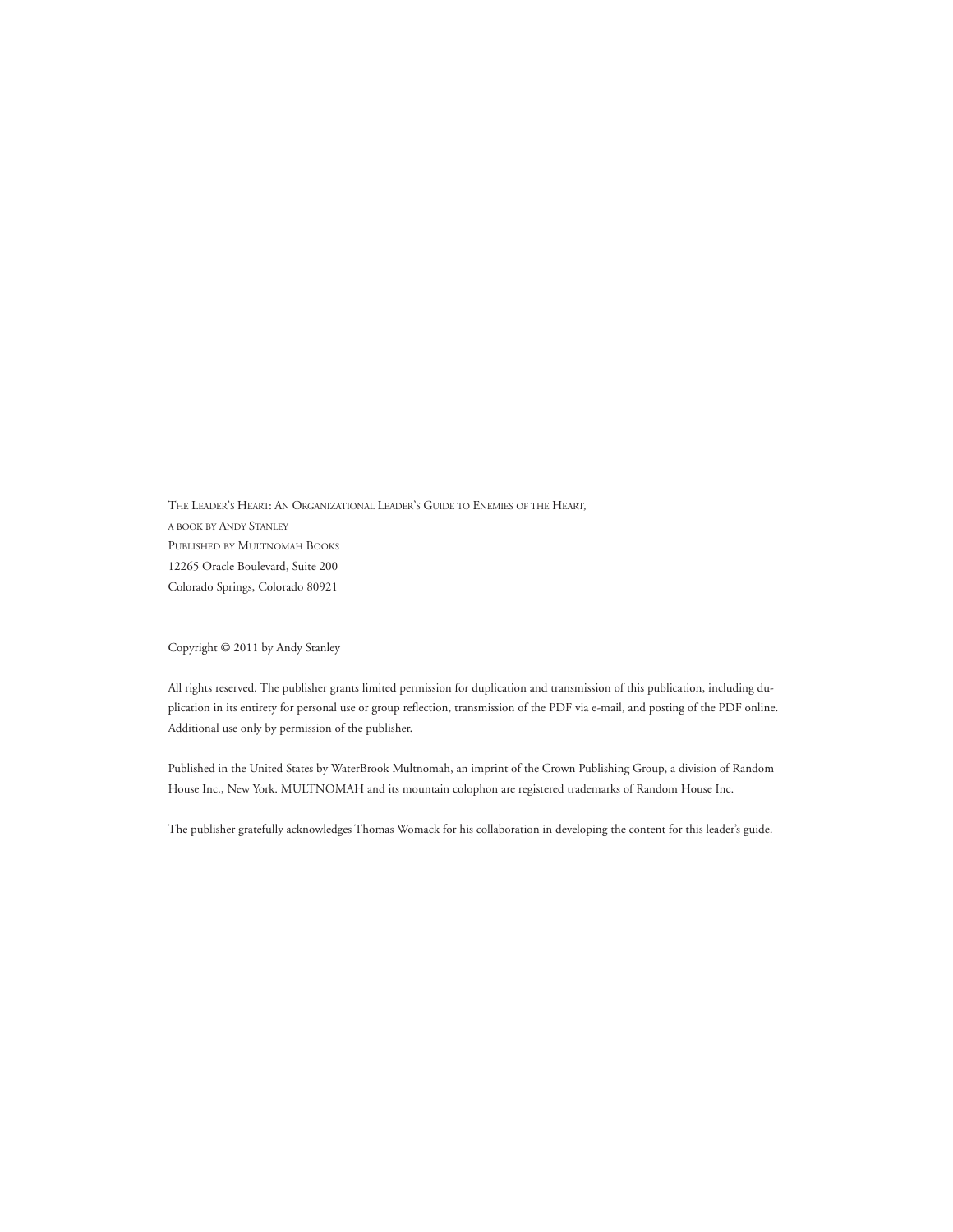## **Introduction**

How's your heart? Something we don't think about often, but is so true, is the idea that what comes out of our mouths stems from what is in our hearts. And we are not talking about the physical heart, but rather the invisible part of you that poets and philosophers write about. You see, life is hard on the heart. The world is full of outside influences that have the power to disrupt its rhythm. Most are subtle. Some may even appear to be necessary protections from further disruptions. Over time, you develop habits that slowly erode your heart's sensitivity.

The inevitable pain and disappointments of life have caused you to set up walls around your heart. Much of this is understandable. But at the end of the day, there's no way around this truth: your heart is out of sync with the rhythm it was created to maintain. The disrupters that throw your heart out of sync are not like the physical things that eventually work their way out of your system without any effort on your part. The things that disrupt the rhythms of the invisible heart linger. If left alone, some will persist for a lifetime. After a while, we come to accept them as part of us, part of our personalities. And so we catch ourselves saying, "That's just the way I am." But you weren't always that way. And those closest to you know it.

In fact, Jesus talked about this when he said that the words that come out of your mouth are what corrupt you . . . that those words come from your heart. Then he gives a list of destructive things that he says comes out of the heart not from the outside but from the inside. And so we are warned that we need to be very careful about monitoring our hearts.

This truth is especially important for us as leaders. If everything that comes out of our mouths comes from our hearts, our hearts become the grid through which our leadership is expressed. If there are destructive things in our hearts, they're going to make their way into our leadership and ultimately affect our organizations. As such, identifying what is lodged in your heart and taking action to remove it is exceedingly important to you as an individual, as a leader, and to those you lead.

God has not completed in you what he has begun. You're still a work in progress—below is a list of personal reflection questions to help you identify which enemies are affecting you, followed by another set of questions to help you begin to dislodge them.

If you find this guide useful, you are encouraged to pass it along—e-mail it as a PDF, post it to your blog, or print out multiple copies for your associates.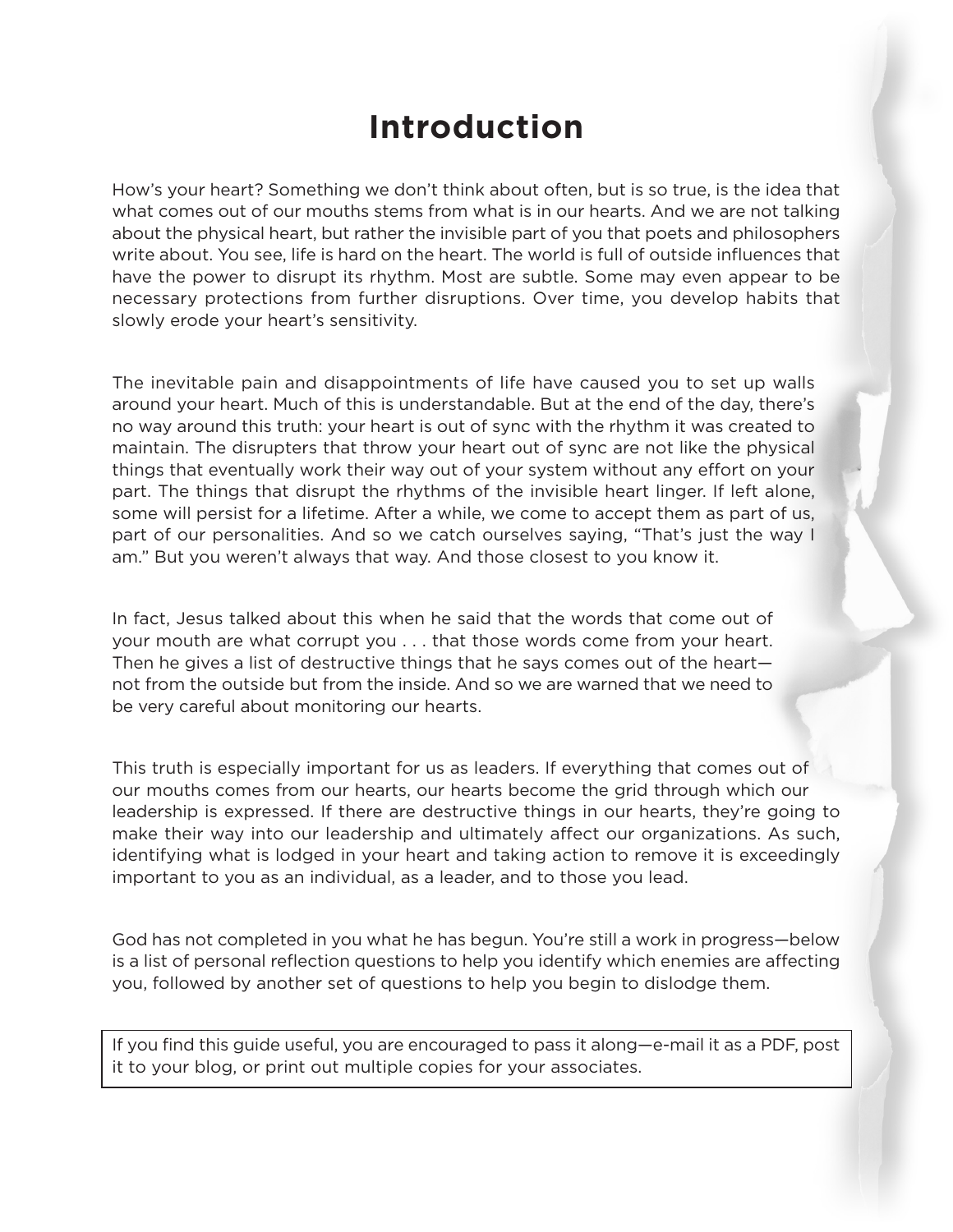# **Section One: For the Leader's Self-Analysis**

Read Parts 1 and 2 of *Enemies of the Heart* and reflect on the following questions.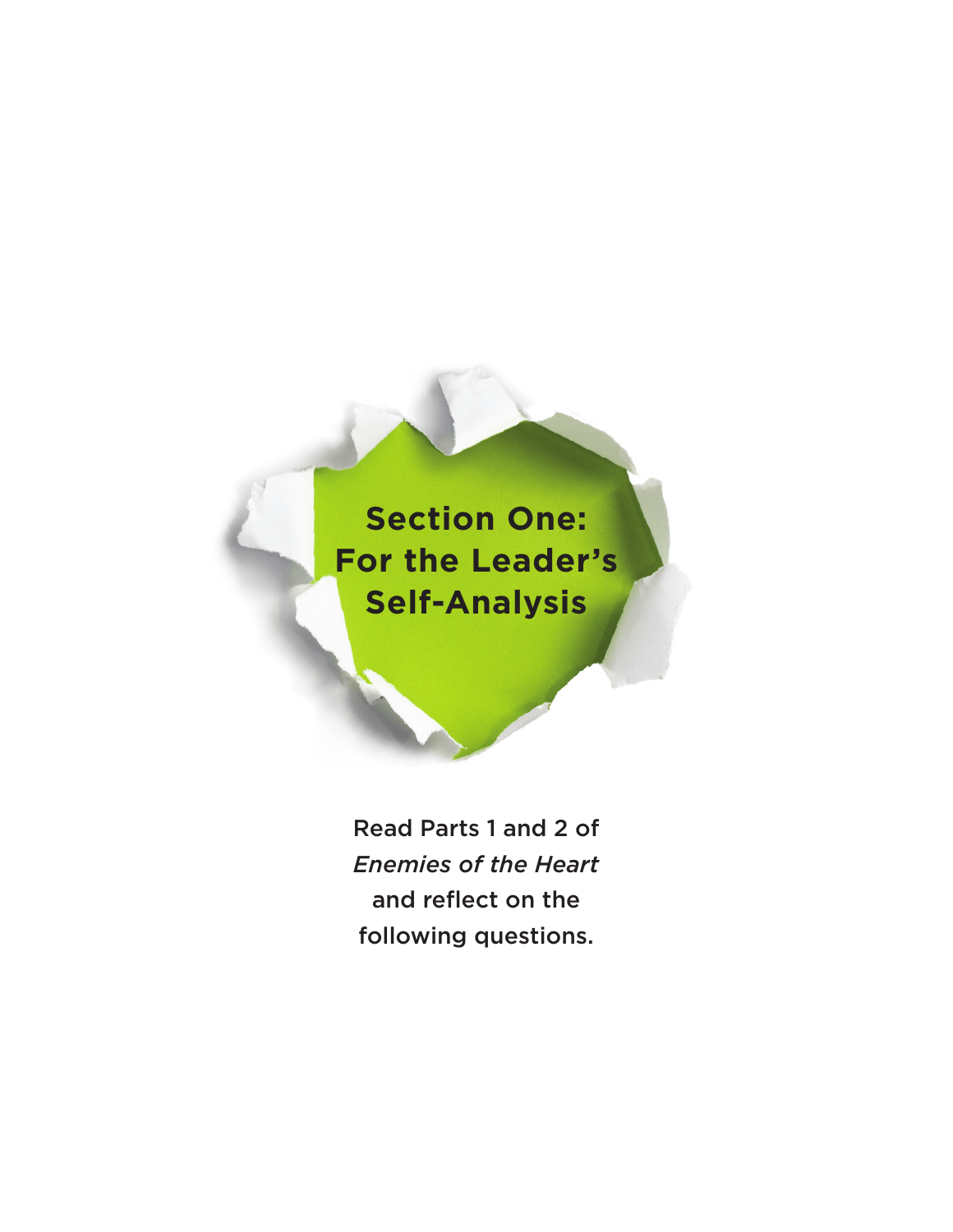### **A. On the Lookout for Guilt**

- 1. To what degree do you feel you wear a mask, or play a role, in order to hide your faults and weaknesses from the people you lead, from your peers, or from your superiors?
- 2. Do you have troublesome memories from a time when you significantly let down those you were leading (or let down your teammates or superiors)?
- 3. If so, what exactly did you fail to provide that you *could* have provided?
- 4. What was the specific cost to others because of your failure?
- 5. What do you feel you now owe them, if anything?
- 6. To what degree have you tried to "make it up" to them?
- 7. Have you ever found yourself trying to avoid interaction with them because of what you believe you owe them?
- 8. To what degree does this past situation affect your current effectiveness as a leader?
- 9. To what degree has this past situation diminished your influence as a leader?
- 10. Would you say those you lead find it easy to trust you?
- 11. Do you find it easy to trust them?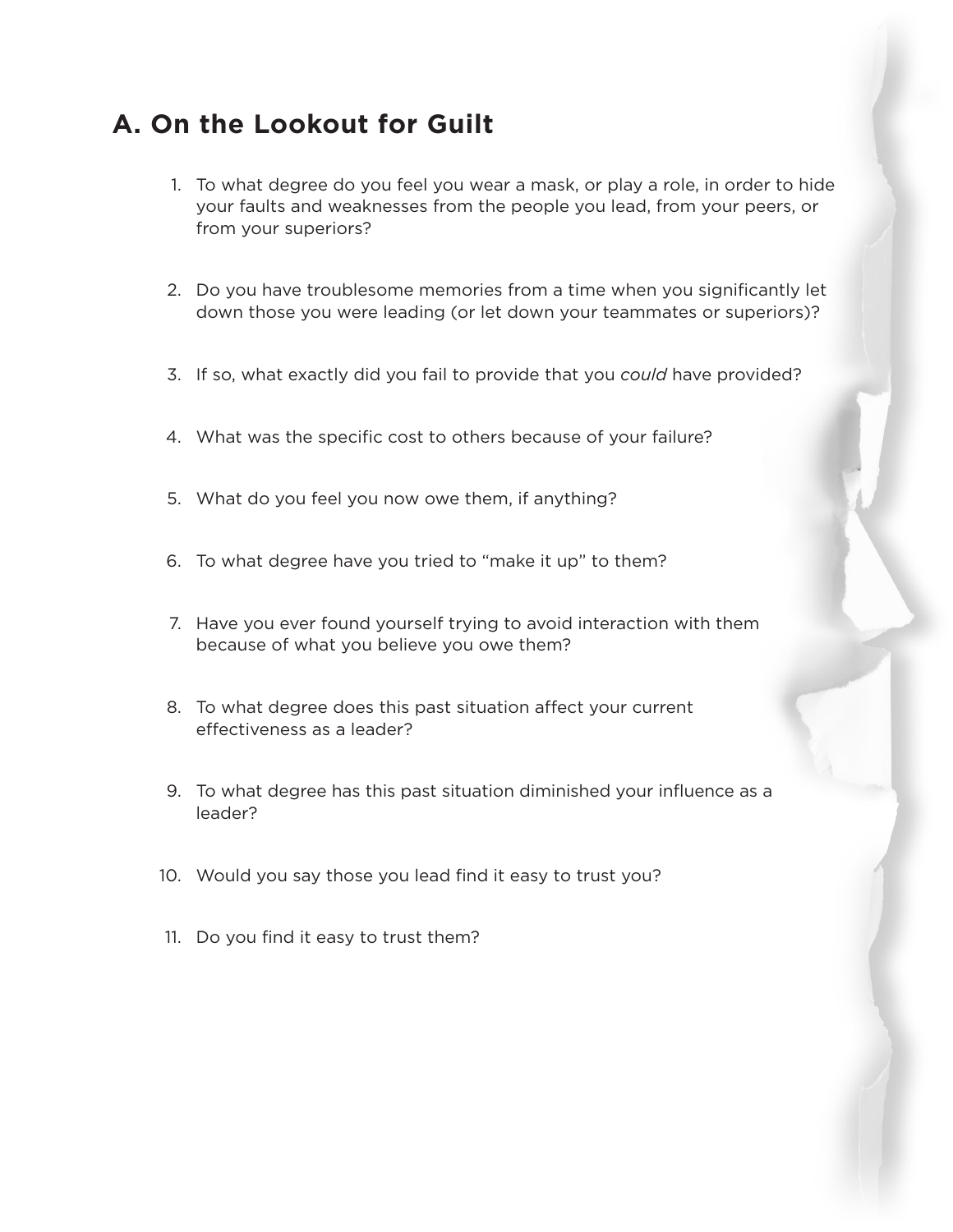#### **B. On the Lookout for Anger**

- 1. In the past, what significant shortcomings or disappointing behaviors of others have led to some degree of anger on your part?
- 2. What exactly did you want from them?
- 3. Why do you think they failed to provide what you wanted?
- 4. To what degree did their behavior cause you distress?
- 5. What do you feel they now owe you?
- 6. Is it possible for them to provide what you believe they owe you?
- 7. Would others close to you characterize you as an angry person?
- 8. To what degree have you kept anger hidden within you?
- 9. To what degree have you allowed your anger to justify actions or attitudes that are less than noble?
- 10. In the scope of your leadership environment and responsibilities, is there anything for which you feel you have a right to be angry?
- 11. If you've identified anger issues in your leadership, are you comfortable with experiencing that anger—or do you want release from it?
- 12. Is your anger allowing others (specifically, those who've hurt you) to have a degree of control over your attitudes and decisions? If so, how much do you want this control to end?
- 13. In your opinion, do occasional manifestations of anger make you a stronger and more influential leader? Why or why not?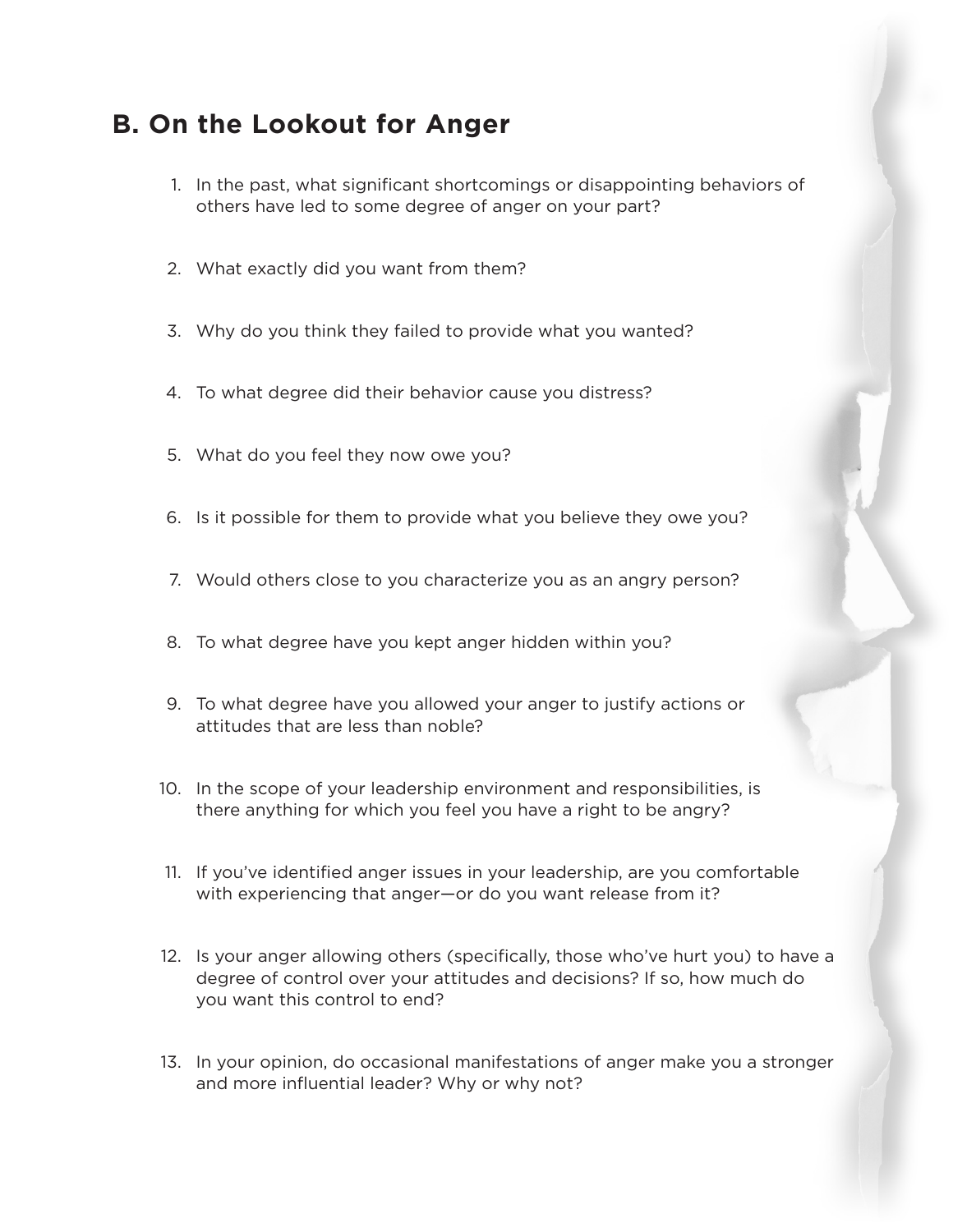### **C. On the Lookout for Greed**

- 1. What lifestyle and what degree of financial security do you feel you have rightfully earned?
- 2. How would you describe the *status* that's appropriate to your position of leadership?
- 3. To what extent have you leveraged your leadership to solidify your financial security and status?
- 4. From the vantage point of your leadership position, how would you describe the greed you see in others?
- 5. Would those you lead agree that you have a generous, giving heart? If not, why not?
- 6. When you're generous toward those you lead, do you attach strings (i.e., you feel they owe you something in return)?
- 7. Think about situations in which it's hard for you to have a giving and sharing attitude toward those you lead. What fears or insecurities can you identify that hold you back from being more open and generous?
- 8. How easy is it for you to share the credit or the rewards that you receive in your leadership? When have you done this most recently?
- 9. As a leader, how important is your own advancement? What are you willing to sacrifice for the sake of personal advancement?
- 10. What have you already sacrificed for the sake of your personal advancement?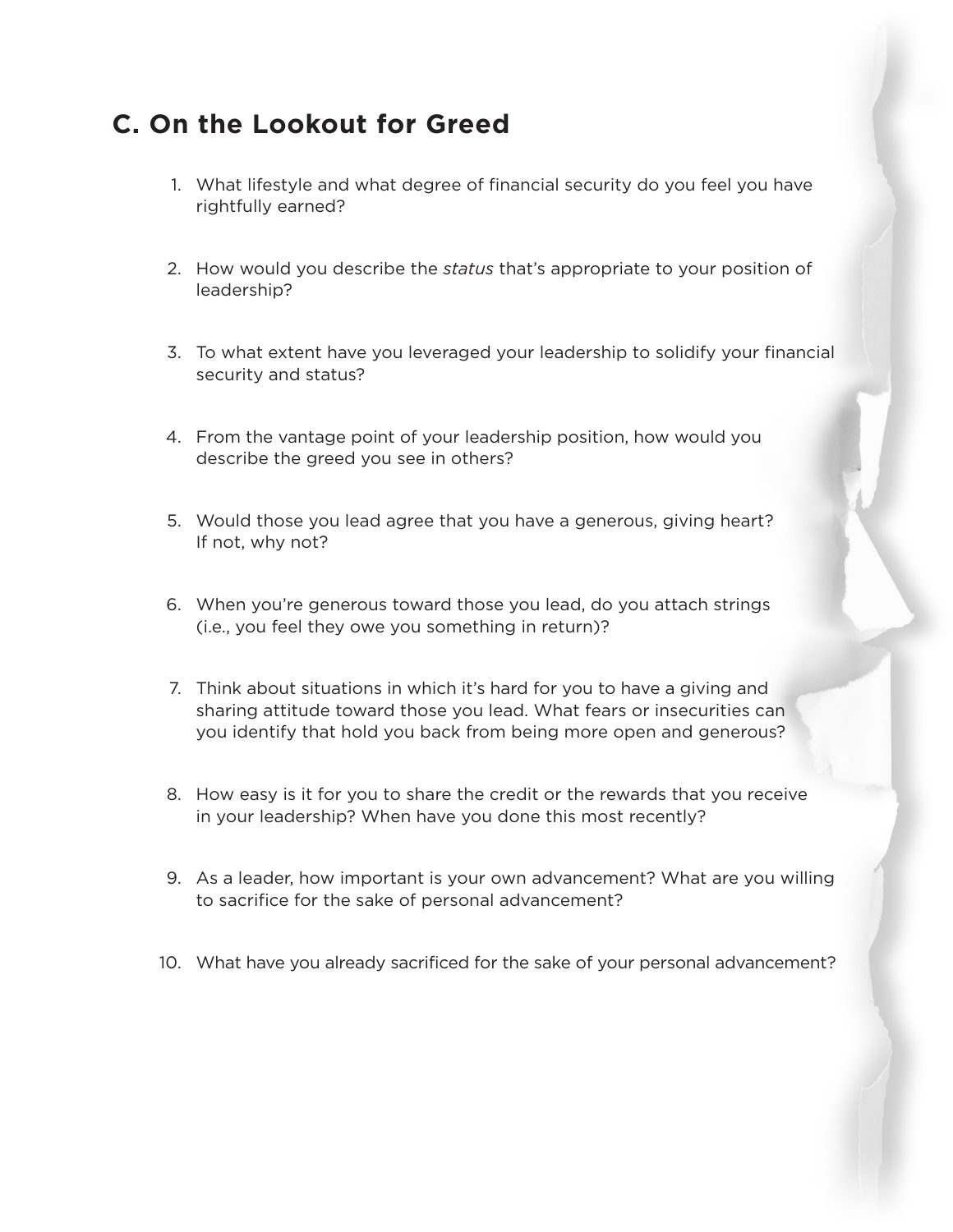### **D. On the Lookout for Jealousy**

- 1. How often do you find yourself mentally comparing yourself with other leaders (especially in terms of their skills, talents, opportunities, or recognition)?
- 2. What triggers these comparisons in your mind?
- 3. How often do you feel that God has somehow shortchanged you in comparison with what he's done for other leaders?
- 4. How often do you find yourself experiencing a sense of gratitude and appreciation for the skills, talents, opportunities, and recognition that other leaders have?
- 5. How often do you feel a sense of satisfaction when other leaders you know experience setbacks?
- 6. Among your peers, your superiors, and other leaders you know, whose success is easiest for you to celebrate?
- 7. Whose success is hardest for you to celebrate?
- 8. What causes this difference in your attitude?
- 9. How often do you find yourself criticizing (mentally or verbally) other leaders?
- 10. To what degree do you feel threatened by the success of other leaders?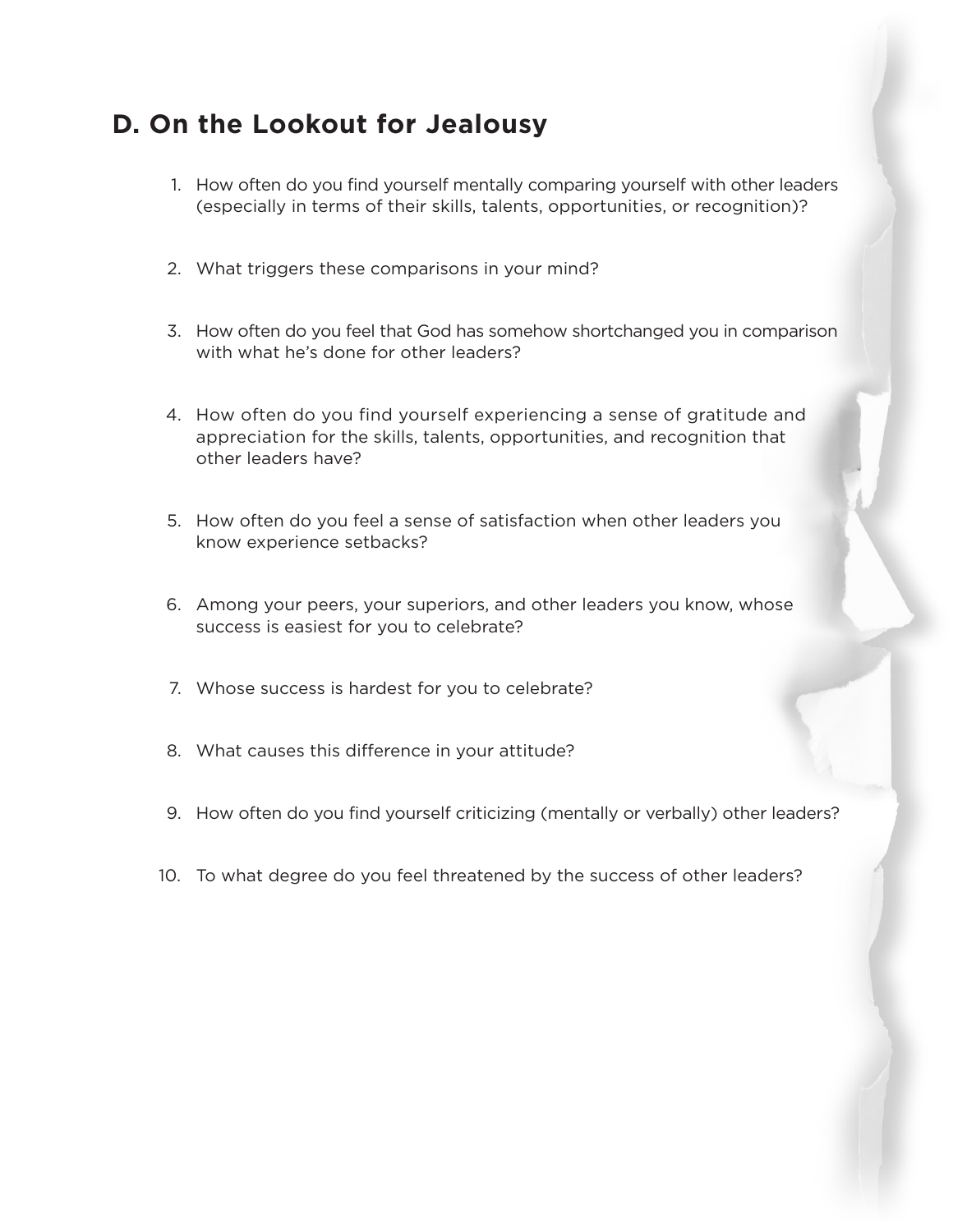# **Section Two: For the Leader's Growth**

Read Part 3 of *Enemies of the Heart* and reflect on the following questions.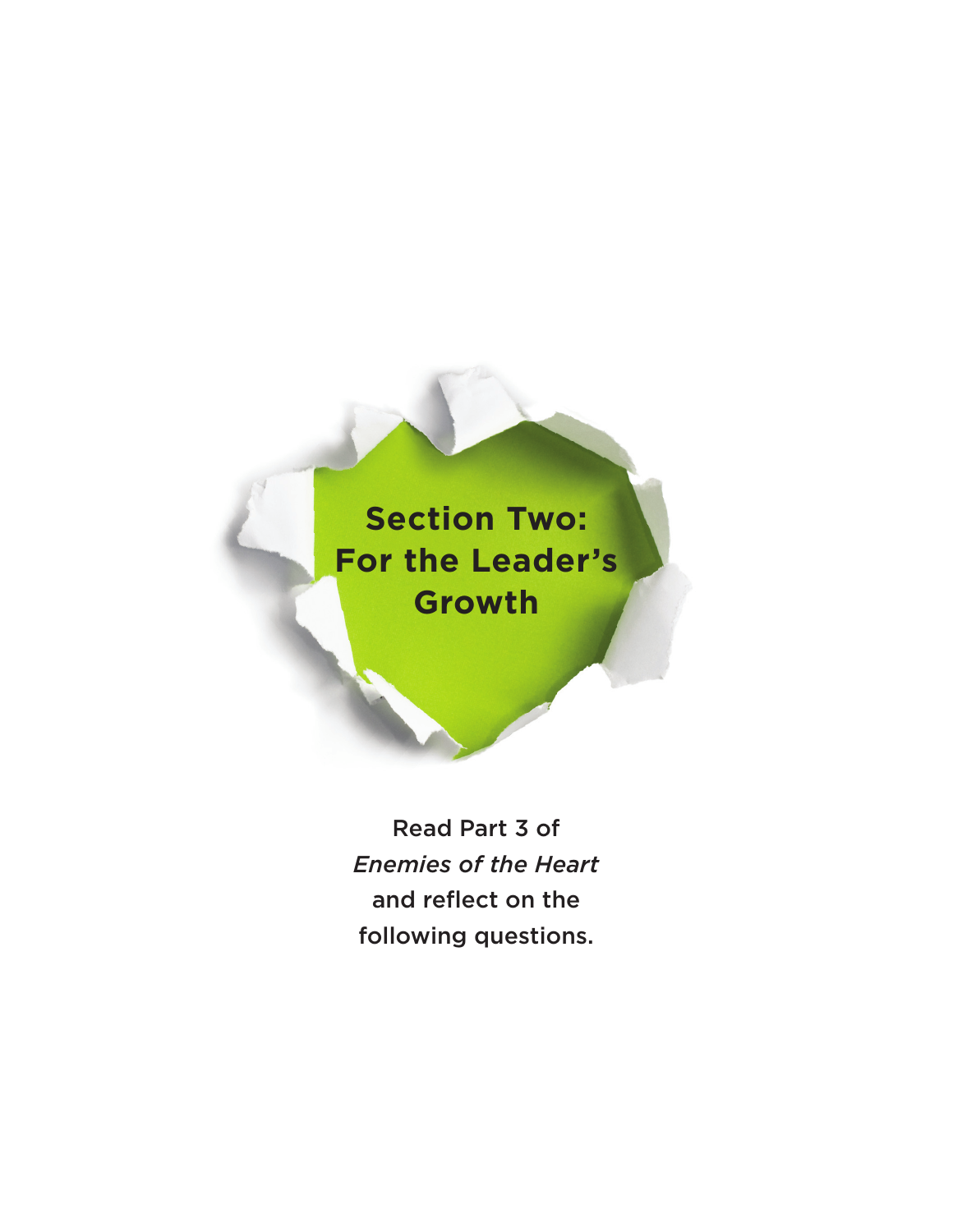## **A. Dealing with Guilt**

- 1. As it relates to your leadership effectiveness, why is it important for you to guard your heart against guilt? Explain this in your own words.
- 2. How often do you admit your mistakes and shortcomings in leadership to those you lead?
- 3. In your leadership environment, what is the process for acknowledging and confessing your mistakes and shortcomings?
- 4. What do you see as your biggest personal hindrances to acknowledging and confessing your mistakes and shortcomings in your leadership environment?
- 5. As a leader, why does it require courage to acknowledge and confess your mistakes and shortcomings? Do you possess that courage?
- 6. How does the forgiveness before God that is ours in Christ Jesus relate most directly to your leadership?
- 7. In your leadership environment, whose forgiveness do you need to ask for because of your past actions? And what specific restitution or restoration would be appropriate?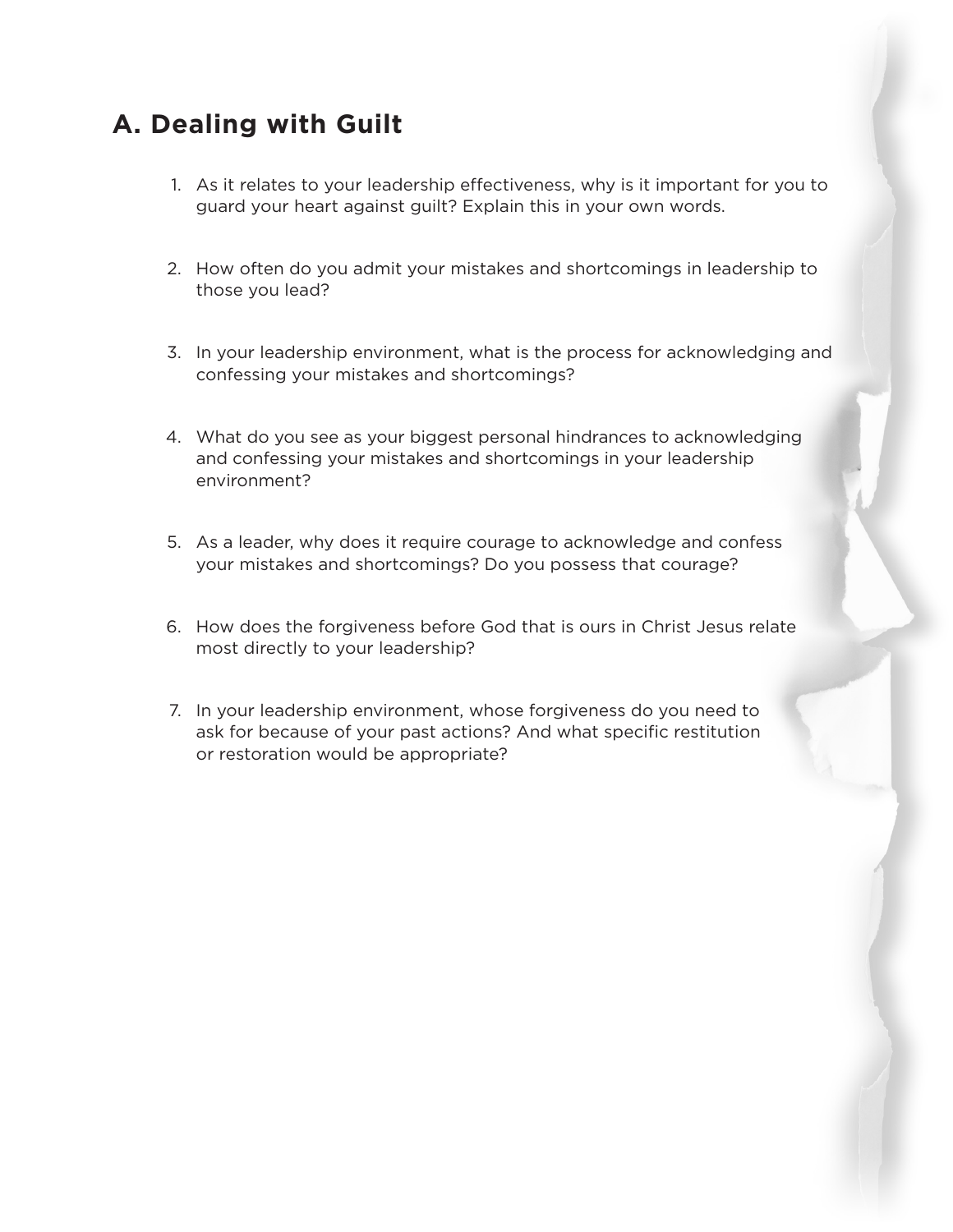#### **B. Dealing with Anger**

- 1. As it relates to your leadership effectiveness, why is it important for you to guard your heart against anger?
- 2. In your leadership environment, who specifically do you need to forgive for his or her failings?
- 3. What is the process in your leadership environment for forgiving the mistakes and shortcomings of others?
- 4. In the forgiveness process, what do you want to accomplish?
- 5. How have others been able to see you modeling forgiveness in your leadership environment?
- 6. For you personally, what are the most meaningful ways God has shown you forgiveness?
- 7. How does the forgiveness before God that is ours in Christ Jesus relate most directly to your practice of forgiveness in your leadership environment?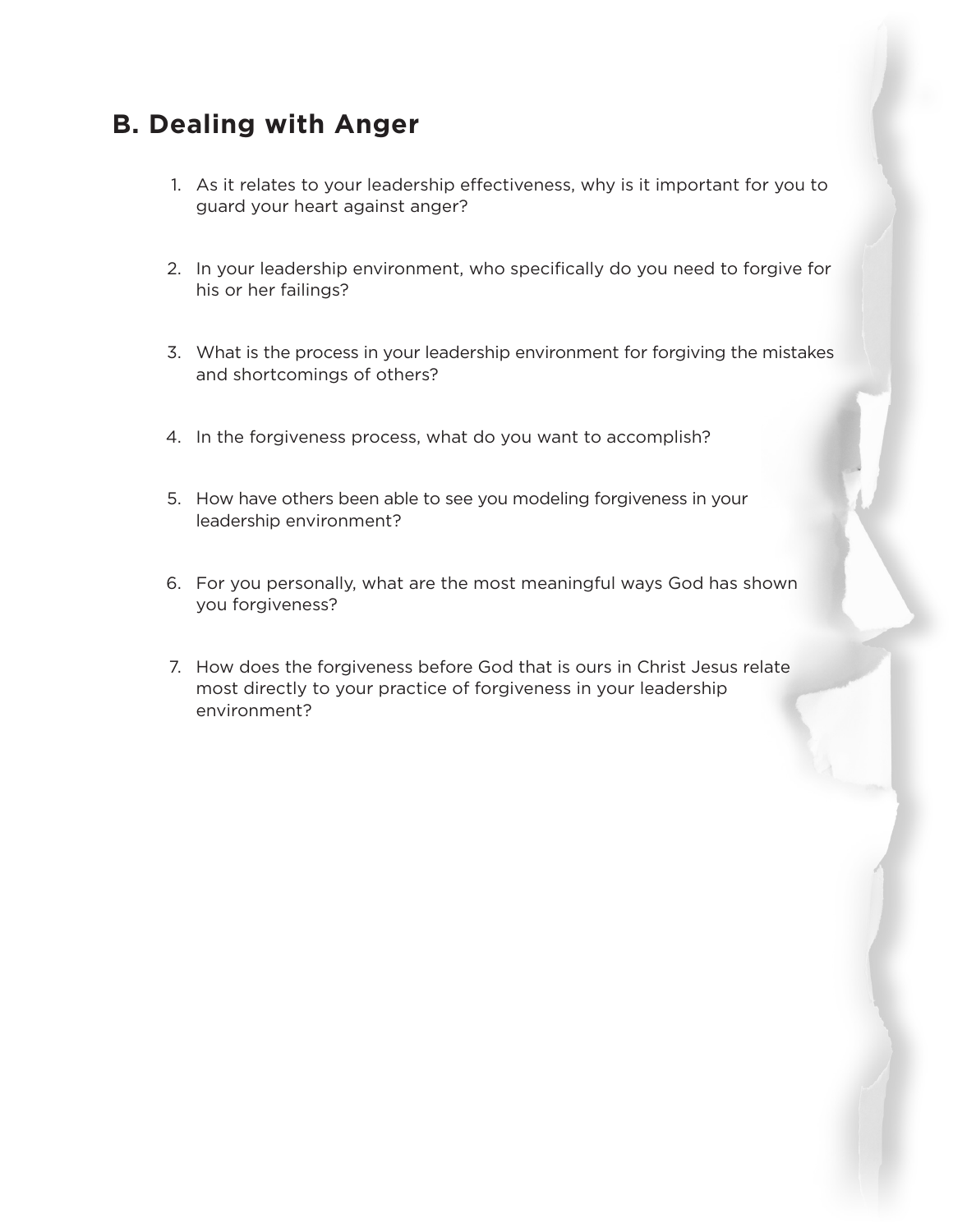### **C. Dealing with Greed**

- 1. As it relates to your leadership effectiveness, why is it important for you to guard your heart against greed?
- 2. As a leader, what are the most important resources you have to share freely with others?
- 3. Why has God given you these resources? What are their real purposes?
- 4. What are the insecurities in your life that most need to be dealt with to keep you from falling into attitudes and actions of greed?
- 5. What can you share immediately with those you lead as a genuine demonstration of generosity?
- 6. How have others seen you modeling generosity in your leadership environment?
- 7. How do all the blessings that are ours in Christ Jesus relate most directly to your practice of generosity in your leadership environment?
- 8. Which of these many blessings inspire you the most to be a generous leader?
- 9. What actions can you take to more routinely and regularly practice generosity in your leadership environment?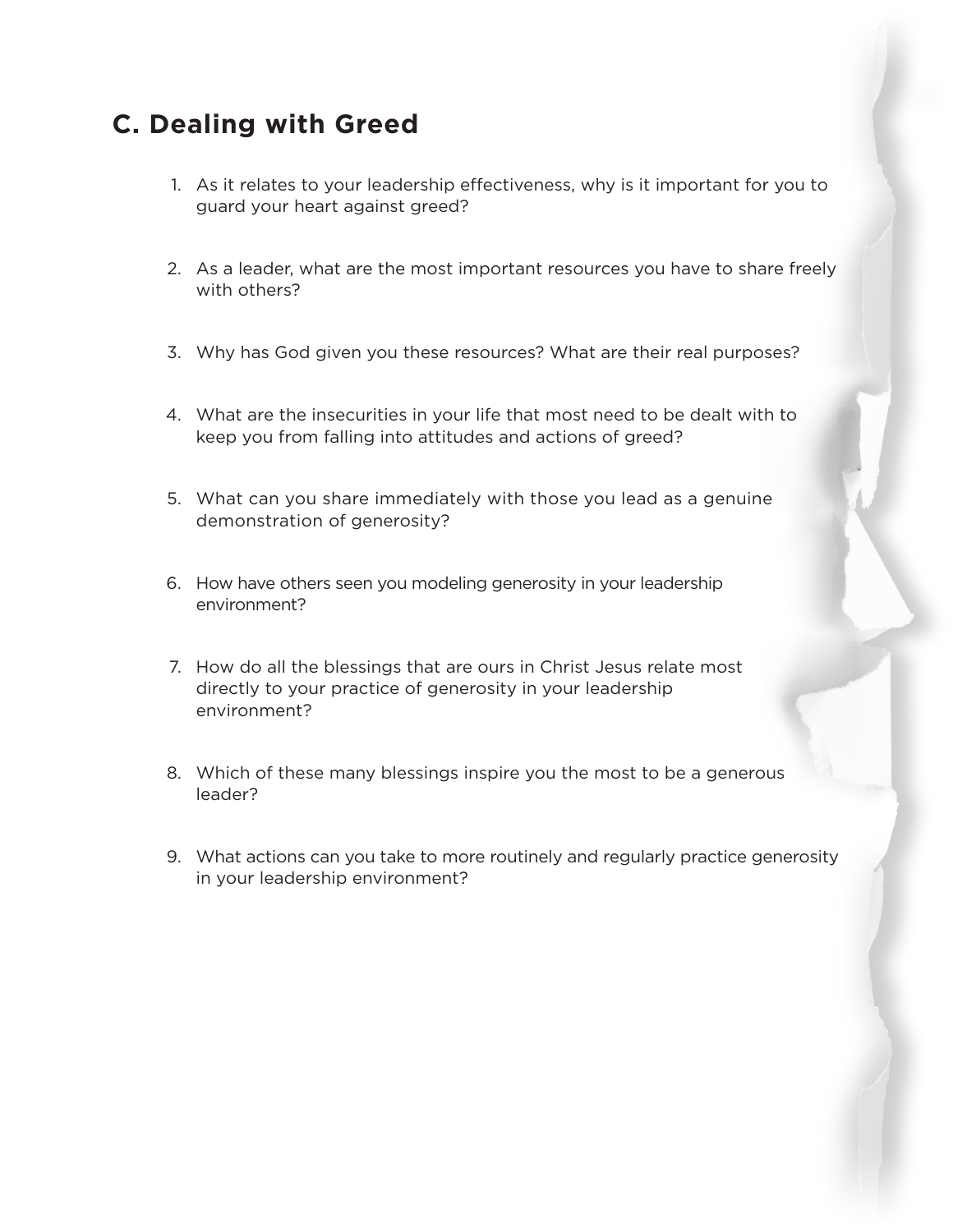### **D. Dealing with Jealousy**

- 1. As it relates to your leadership effectiveness, why is it important to guard your heart against jealousy?
- 2. What can you do now to specifically and openly celebrate any recent victories and successes by other leaders you know?
- 3. What actions can you take to more routinely celebrate the victories and successes of others in your leadership environment?
- 4. How does your acceptance in Christ relate most directly to how you celebrate the successes of others in your leadership environment?
- 5. To be truly free to affirm others and celebrate their successes, why is it important to pray about your desires and concerns as a leader?
- 6. When you do pray about your desires and concerns, what do you believe are correct motives for those prayers?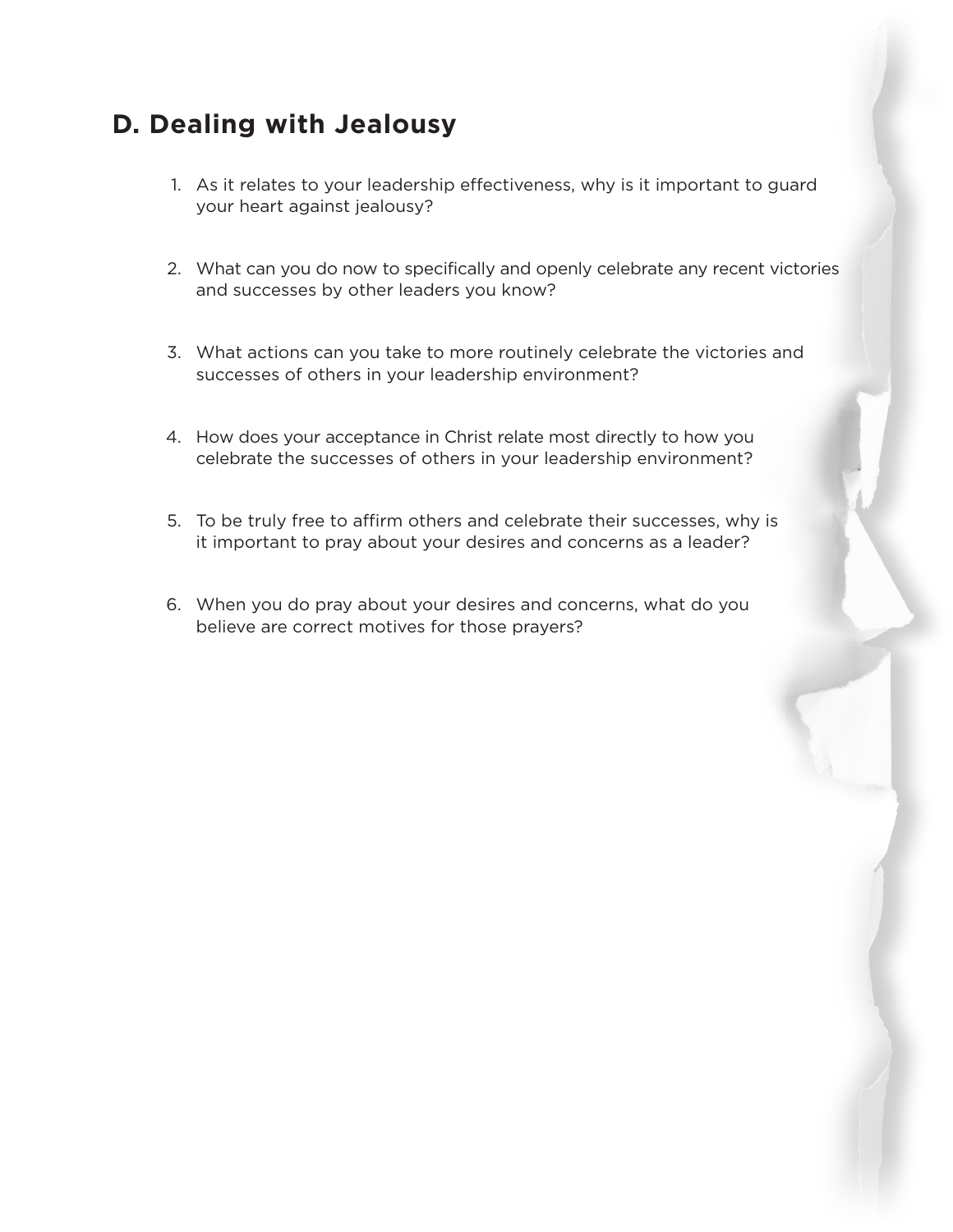**Section Three: Maintaining a Healthy Leader's Heart**

Complete *Enemies of the Heart* and build into your schedule a regular time to ask yourself these questions.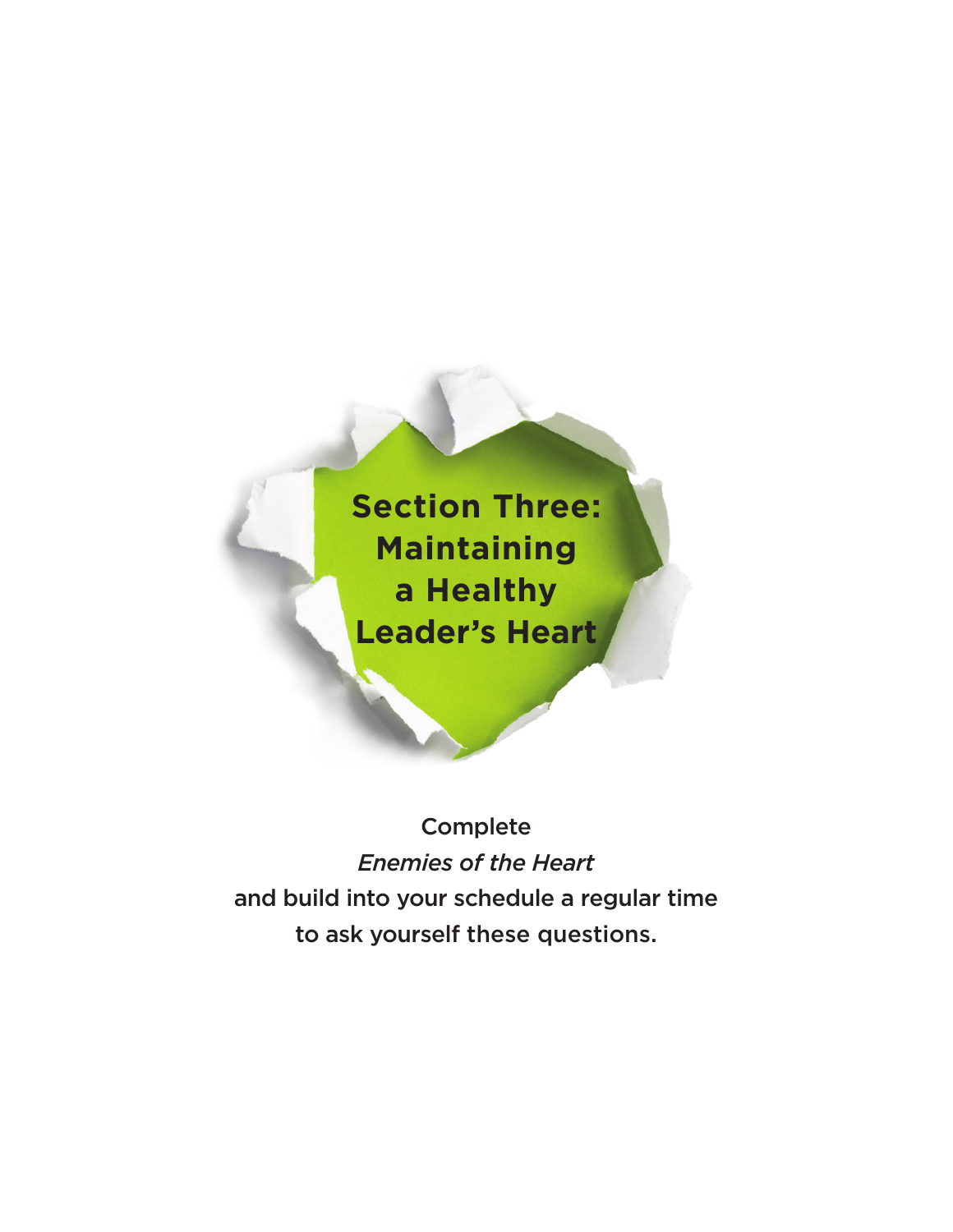- 1. What is the condition of my heart?
- 2. What's currently going on in my life that I hope nobody discovers?
- 3. What's the one question I hope nobody asks me?
- 4. Am I angry with anybody?
- 5. Have I secretly celebrated someone's failure in the past several days?
- 6. When is the last time I publicly celebrated someone's success?
- 7. When is the last time I gave generously to something or someone, with no thought of what I would get in return?